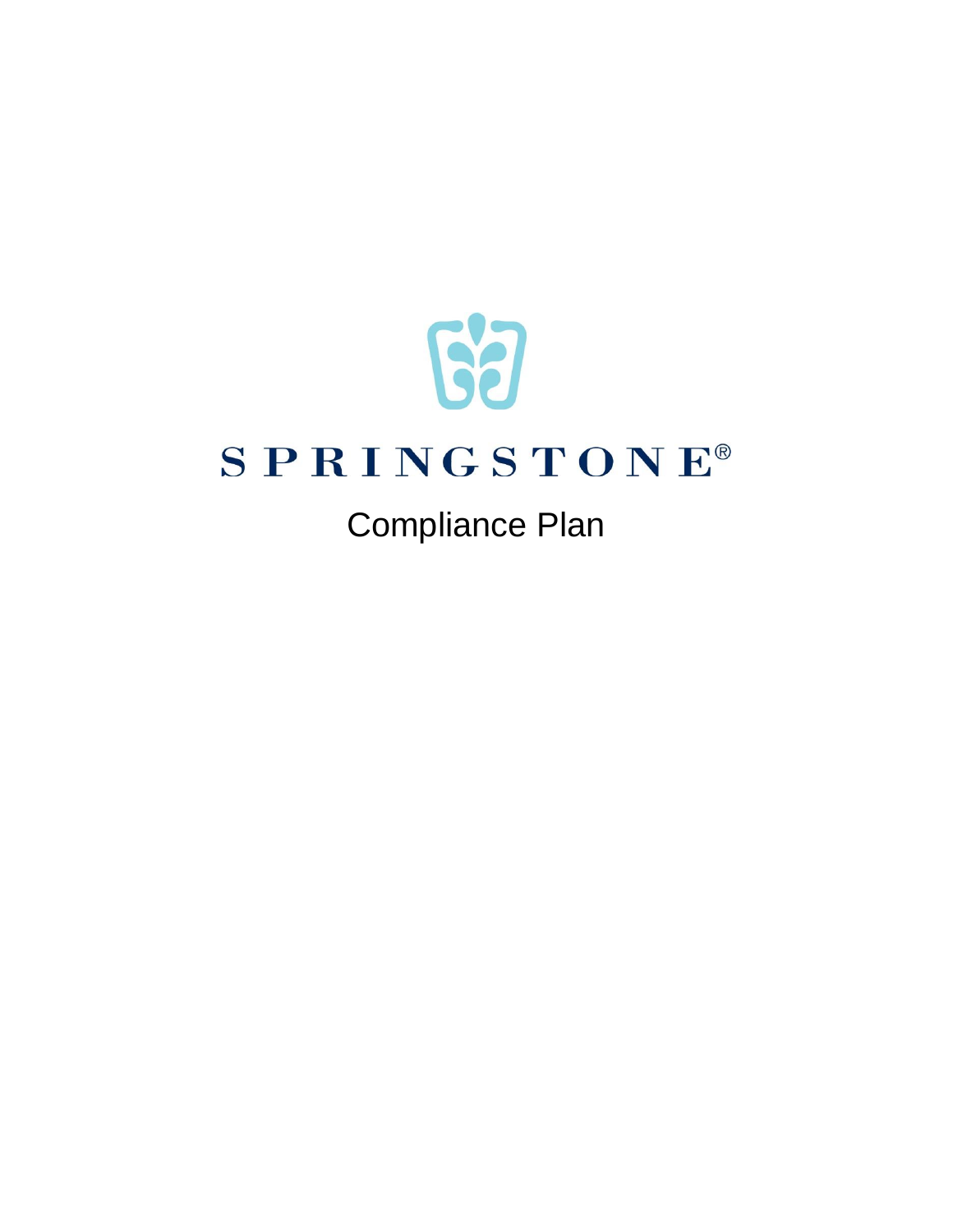# **Springstone Compliance Plan**

## **Table of Contents**

| Communicating Compliance Activities to Management  8                                                                                            |
|-------------------------------------------------------------------------------------------------------------------------------------------------|
|                                                                                                                                                 |
|                                                                                                                                                 |
|                                                                                                                                                 |
|                                                                                                                                                 |
| B. Risks Arising from the Referral Statutes: The Physician Self-Referral Law (the<br>D. Relationships with Federal Healthcare Beneficiaries  17 |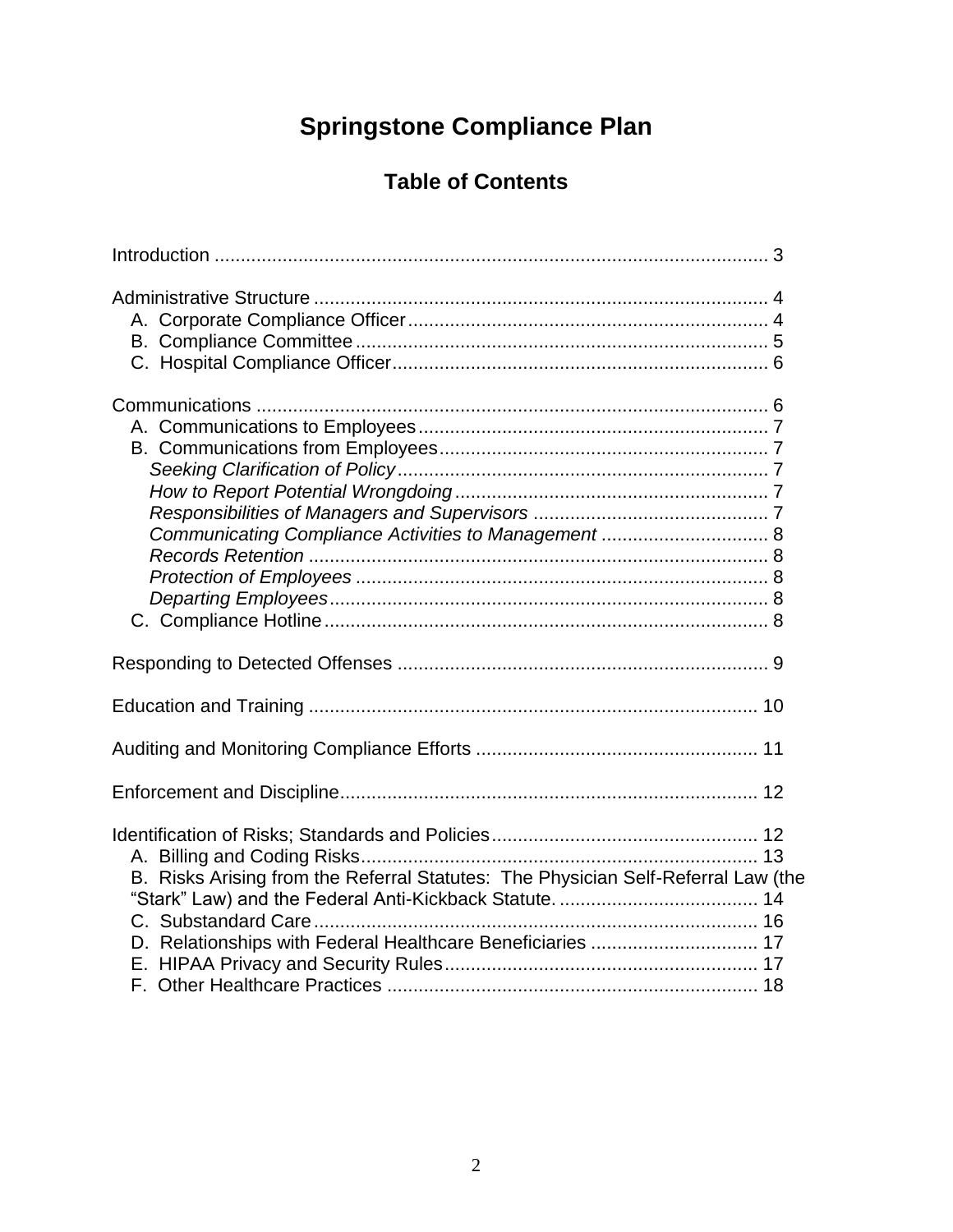## **Springstone**

## **Compliance Plan**

## <span id="page-2-0"></span>*Introduction*

Springstone strives to provide quality, cost-effective healthcare while adhering to the highest ethical standards and complying with all applicable federal and state laws. To evidence this commitment, Springstone has developed and implemented this Compliance Plan, which is intended to provide a compliance roadmap for the company and its employees.

The Springstone Compliance Plan:

- Establishes an administrative framework for conducting an effective and diligent compliance effort
- Creates effective communication channels to deliver the company's commitment to ethical business practices and receive feedback regarding adherence to these practices
- Outlines a commitment to educate personnel regarding compliance requirements and how to conduct their job activities in compliance with state and federal law and according to the policies and procedures of the Compliance Plan
- Implements monitoring and auditing functions to measure the effectiveness of the Plan and to address problems in an efficient and timely manner
- Outlines enforcement and discipline components that ensure that all personnel take their compliance responsibilities seriously
- Identifies the company's significant operating and legal risks and develops a plan to minimize those risks

<span id="page-2-1"></span>The Springstone Board of Managers is responsible for the operation and oversight of the Compliance Plan; however, the day-to-day responsibility for the operation and oversight of the Compliance Plan rests with the Corporate Compliance Officer, the Corporate Compliance Committee and the Compliance Officer for each Springstone hospital.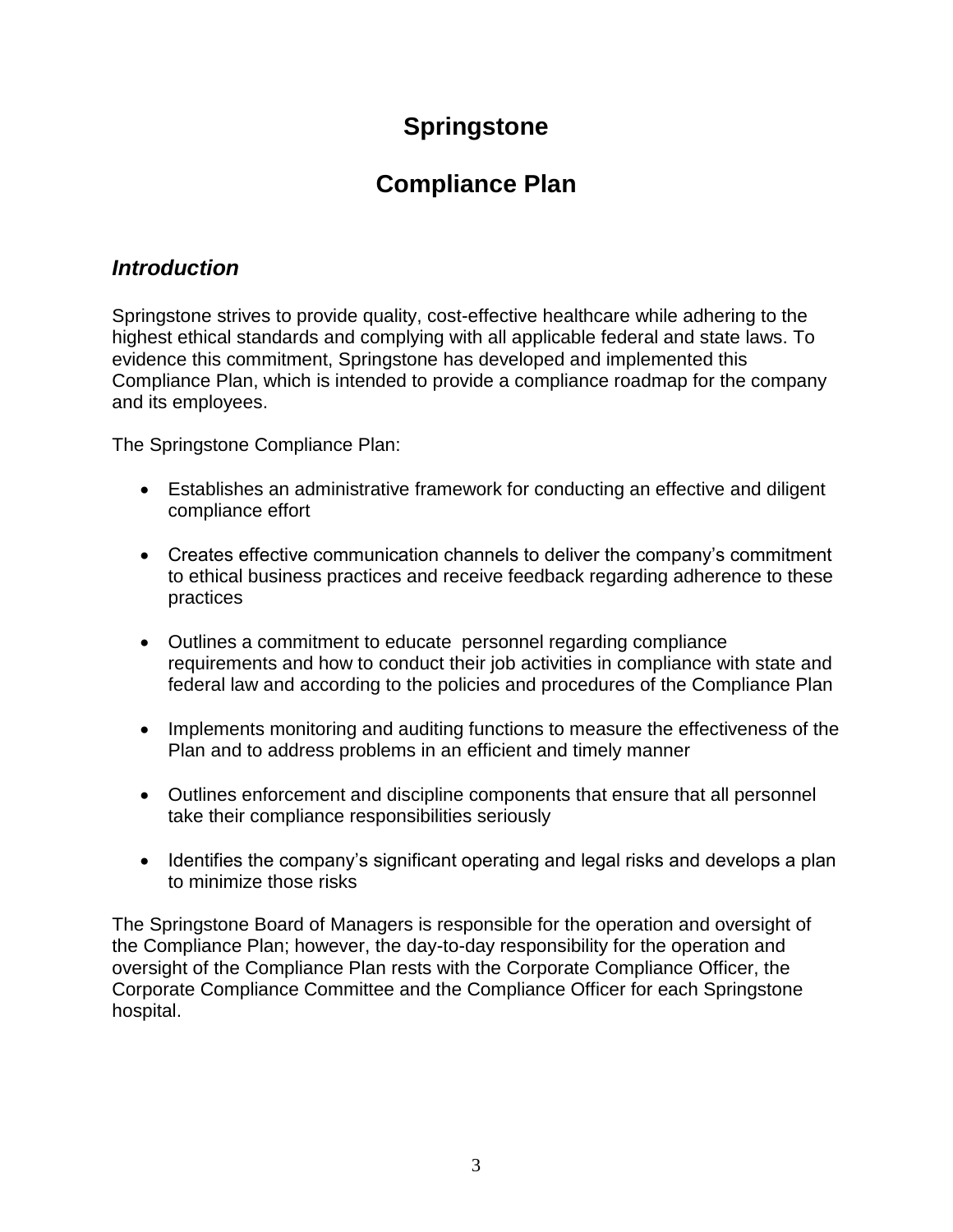### *Administrative Structure*

The compliance efforts for Springstone are managed and overseen by a Corporate Compliance Officer, a Compliance Committee and the Compliance Officer for each hospital.

#### <span id="page-3-0"></span>**A. Corporate Compliance Officer**

The Corporate Compliance Officer is responsible for directing and assuring the active functioning of the company's compliance efforts. General responsibilities include the following:

- Supervise implementation of the Compliance Program and coordinate all compliance efforts
- Assure that all hospital employees, medical staff and contractors or agents receive a copy of the Springstone Code of Conduct and Springstone Compliance Plan and, depending on an individual's particular job responsibilities, any other written compliance policies and guidelines that may be relevant
- Establish a Compliance Committee, educate committee members regarding their compliance responsibilities and chair and oversee activities of Compliance **Committee**
- Develop and approve compliance education and training materials; document and implement tracking mechanisms to document attendance at or completion of required training; oversee annual employee attestations regarding commitment to compliance
- Coordinate compliance personnel issues with the hospital's human resources department to ensure that compliance is an integral part of performance assessment and that the National Practitioner Data Bank and Cumulative Sanction Report are checked with respect to all employees and agents.
- Develop communications (e-mails, newsletters, webcasts, etc.) that encourage employees to report possible improper or illegal conduct
- Implement and operate retaliation-free reporting channels, including an anonymous telephone hotline
- Identify and assess areas of facility operations that present the greatest compliance risk; prioritize resources to address those risk areas
- Work with Compliance Committee to identify risk areas warranting compliance audits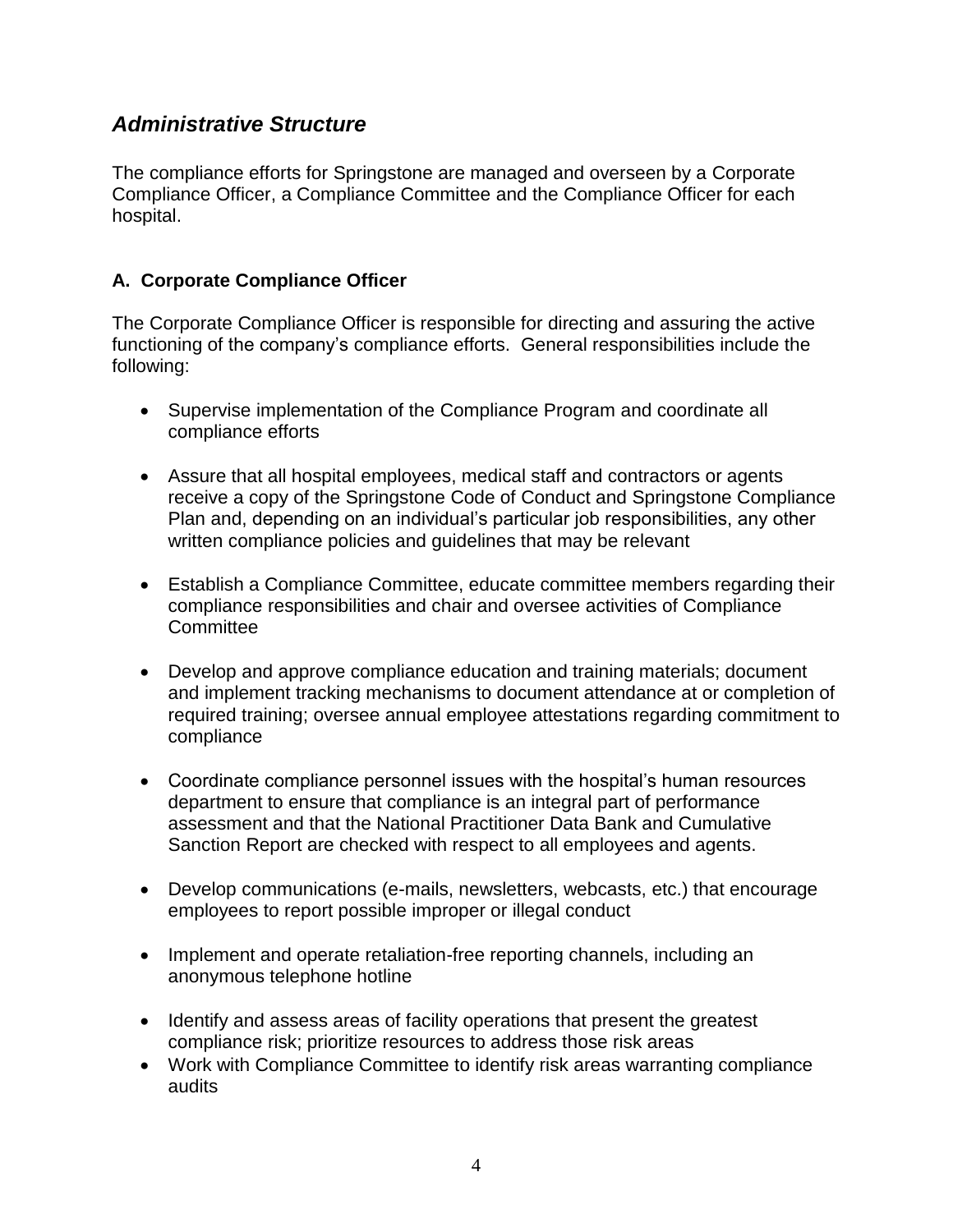- Monitor and evaluate the Compliance Plan's effectiveness through internal and external audits; oversee internal or external resources conducting compliance audits; assess results and develop any necessary responses
- Oversee and document any compliance investigations, working with counsel as the situation warrants
- Report on a regular basis to the Springstone Board of Managers regarding dayto-day compliance efforts; promptly report the results of material or significant investigations
- Keep current with laws, regulations and policies applicable to compliance in order to provide the best possible advice and guidance; obtain copies of all OIG regulations, special fraud alerts and advisory opinions to ensure that the company's compliance policies reflect the guidance provided by the OIG
- Ensure that the hospital appropriately disciplines employees who do not adhere to the Code of Conduct and compliance policies
- Periodically (at least annually), with the Compliance Committee, assess the adequacy of the hospital's Code of Conduct and Compliance Plan and revise as necessary

#### <span id="page-4-0"></span>**B. Corporate Compliance Committee**

The Corporate Compliance Committee is responsible for supporting the Compliance Officer in developing, monitoring and assessing the Compliance Plan. The committee consists of eight to twelve senior officers representing the company's significant operating areas, including finance, billing, legal, QA, risk management, clinical operations and human resources. The committee meets at least quarterly, or more frequently as necessary, and has the following duties and responsibilities:

- Continually analyze the company's risk environment, the legal requirements with which it must comply and specific risk areas
- Assess and revise existing compliance policies and procedures to assure compliance with the law, regulations and policies and procedures of government and private payer health plans
- Assist the appropriate personnel in designing and coordinating internal and external compliance reviews and monitoring activities
- Review the results of hotline calls and trends and disposition of matters reported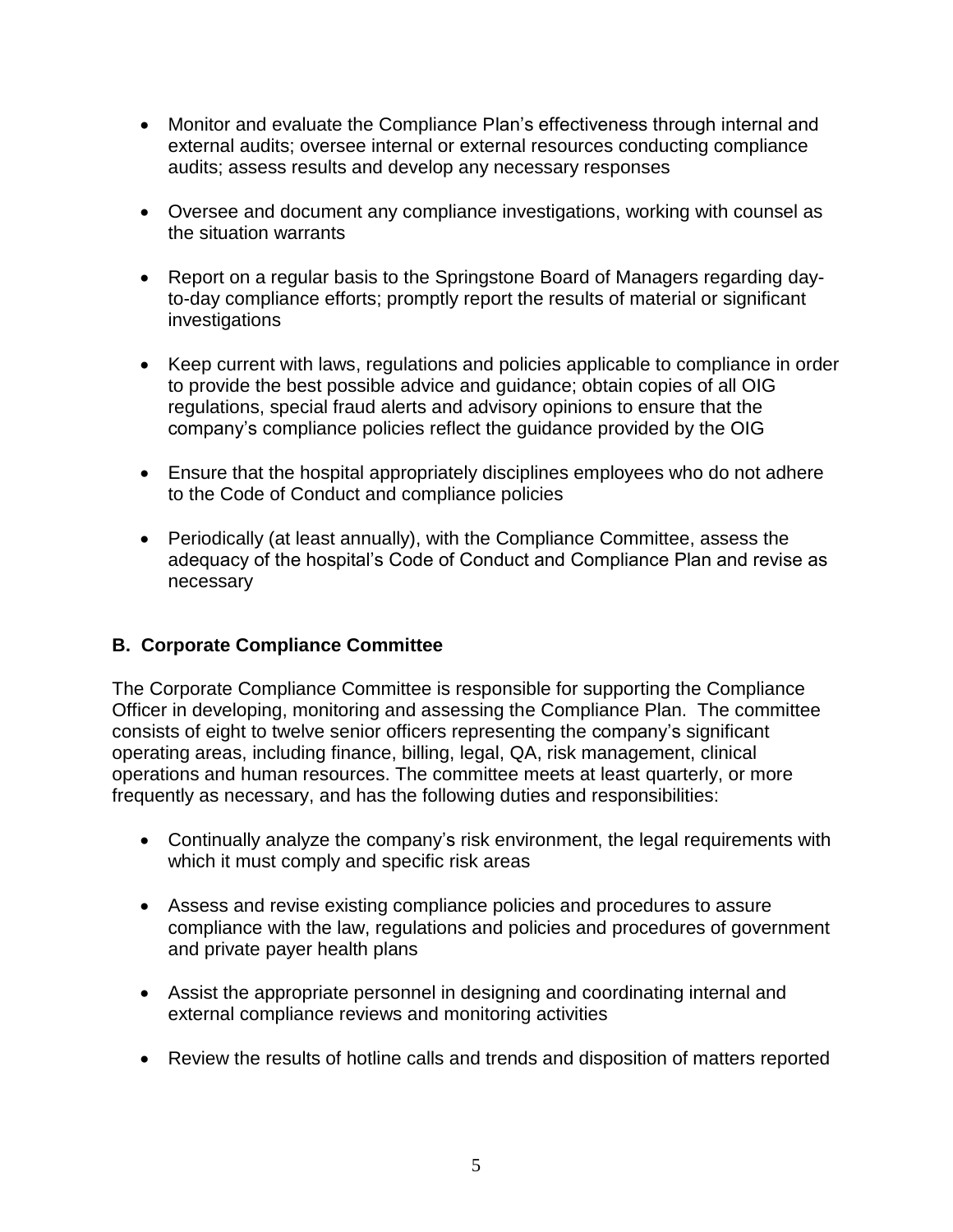- Review the results of investigations and resulting corrective action plans for hospital departments, providers, or contractors
- Assess and revise policies and programs to promote compliance and encourage reporting of suspected fraud and other improprieties without fear of retaliation and to ensure proper response to reports of non-compliance
- Review the company's compliance training efforts
- Maintain minutes of the Committee's meetings summarizing the items addressed and actions taken at each meeting
- Maintain the confidentiality of any sensitive or proprietary information learned by a member through the Compliance Committee process

### **C. Hospital Compliance Officer**

An individual is designated at each Springstone hospital to be the designated Hospital Compliance Officer. This individual will serve as a compliance resource at the local hospital level and will be responsible for the following:

- Conduct compliance training and ensure that all hospital personnel participate in compliance training at least annually
- Assist the Corporate Compliance Officer with compliance audits, as requested
- Assist the Corporate Compliance Officer with investigation and resolution of hotline calls from hospital personnel
- Serve as a communication liaison between the activities of the Corporate Compliance Officer and Compliance Committee and the hospital
- Report on the status of hospital compliance training and compliance audits at the hospital governing board meetings

## <span id="page-5-0"></span>*Communications*

<span id="page-5-1"></span>Springstone's commitment to an active compliance effort is repeatedly communicated to employees through a variety of channels to encourage communication and the reporting of incidents of potential fraud and misconduct.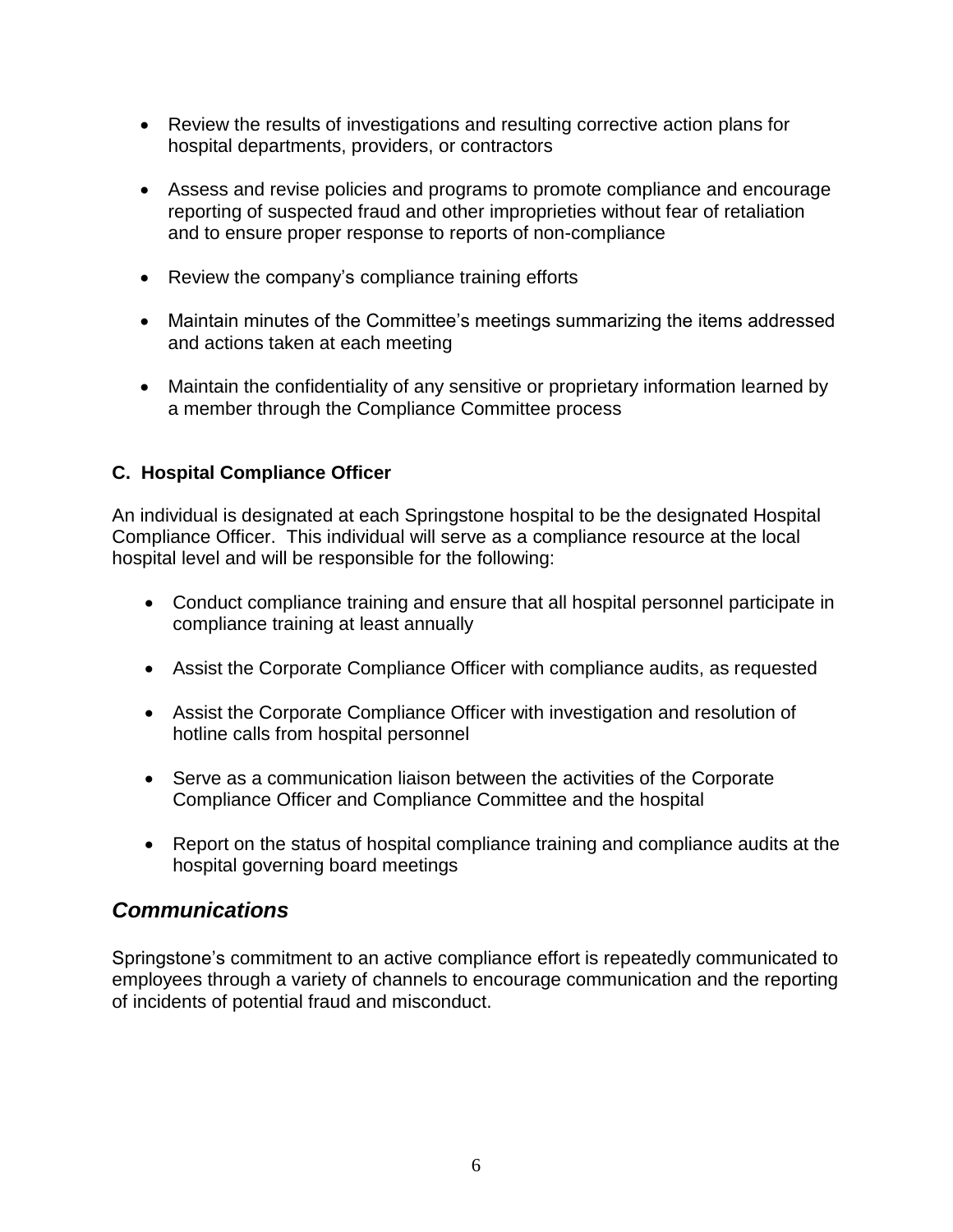#### **A. Communications to Employees**

In addition to formal compliance training, employees, medical staff and outside contractors receive frequent reminders of the company's commitment to compliance, the various avenues for reporting concerns, and the hospital's strict policy of nonretaliation for reporting potential compliance issues. Such communications may take the following forms:

- Periodic memos from the CEO
- Compliance articles in hospital or company newsletters
- E-mails
- Webcasts

#### <span id="page-6-0"></span>**B. Communications from Employees**

Processes are in place to ensure that employees, medical staff and contractors know about the various communication channels they may use to express compliance concerns. Anyone who suspects improper or illegal activity is expected to report it. In some circumstances, a failure to report such activity may be grounds for discipline.

#### <span id="page-6-1"></span>*Seeking Clarification of Policy*

Company employees may seek clarification from a supervisor, the Compliance Officer, any member of the Compliance Committee or the Hospital Compliance Officer regarding any confusion or questions about a compliance policy or procedure. Questions directed to the Compliance Committee and responses are documented and dated, and if appropriate, shared with other staff so that standards, policies and procedures can be updated and improved to reflect necessary changes or clarifications

#### <span id="page-6-2"></span>*How to Report Potential Wrongdoing*

Reports of concerns may be made orally or in writing, and should initially be directed to an employee's supervisor. If an employee is not comfortable reporting concerns to a supervisor, or if an employee is not satisfied with the response to his or her inquiries, the concerns should be directed to a hospital's Compliance Officer or to a Compliance Committee member. Issues of concern may also be reported anonymously by calling the company's compliance hotline at **(888) 470-3470**.

#### <span id="page-6-3"></span>*Responsibilities of Managers and Supervisors*

Managers and supervisors will respond appropriately and honestly when possible wrongdoing is brought to their attention. It is their responsibility to relay reports of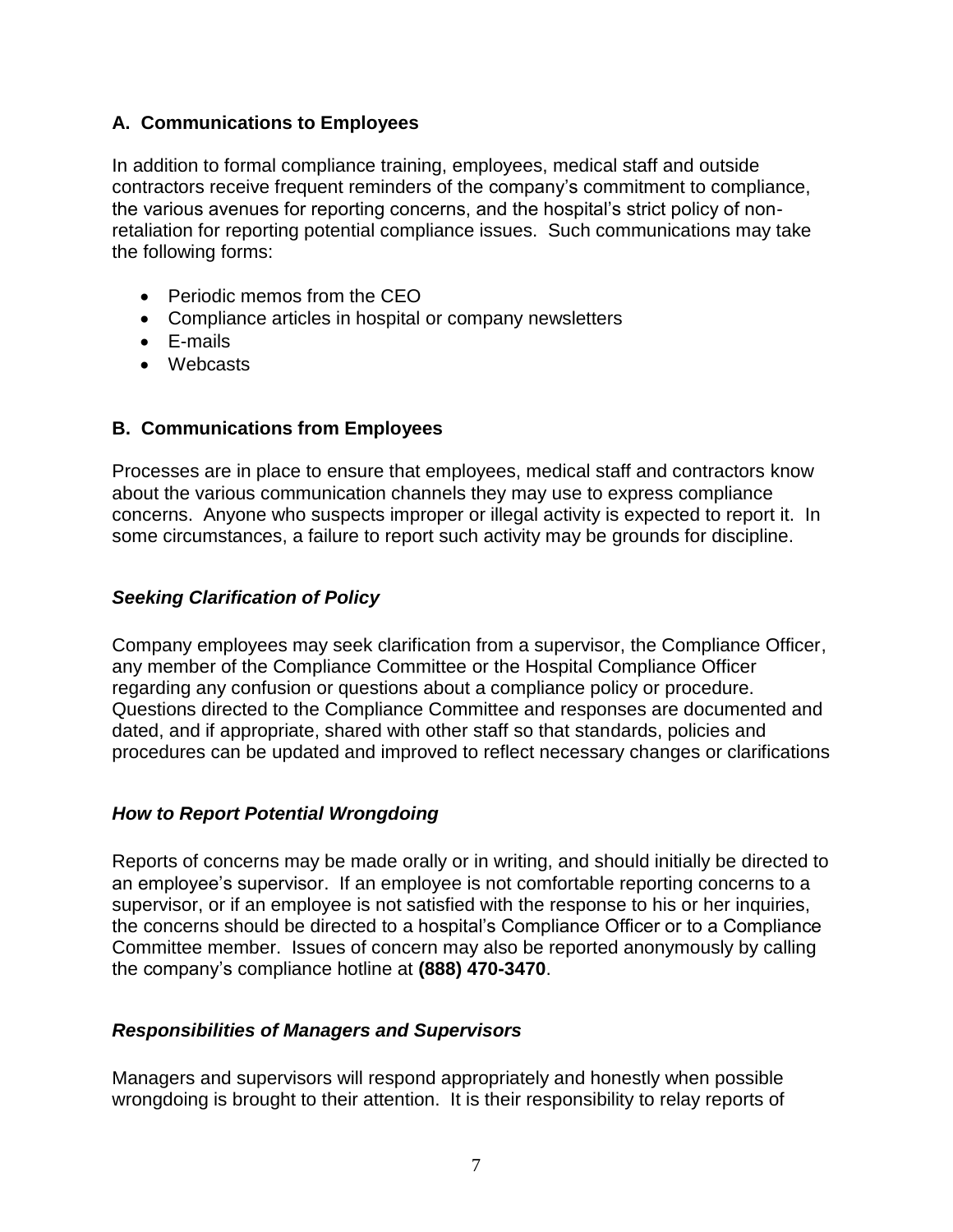noncompliance to the Compliance Officer. In keeping with the policy allowing anonymous reports, a manager or supervisor may decline to identify the employee who originally made the report.

#### <span id="page-7-0"></span>*Communicating Compliance Activities to Board of Managers*

The Corporate Compliance Officer maintains a tracking log of all concerns and complaints received, as well as the results of any investigations conducted and the outcome of the investigation. The Compliance Officer reports at least quarterly to the company's Board of Managers regarding compliance efforts. Such reports include a report on all allegations of wrongdoing, the results of any investigations conducted and any subsequent disciplinary or remedial action taken, recent training efforts undertaken and an overview of current auditing and monitoring efforts. It may also include statistical and trending information.

#### <span id="page-7-1"></span>*Records Retention*

The hospital document retention plan includes provisions to ensure that all records related to reports of wrongdoing are preserved in accordance with law and to assure maximum protection under the attorney-client privilege and attorney work-product doctrine.

#### <span id="page-7-2"></span>*Protection of Employees*

Every effort is made to maintain, within the limits of the law, the confidentiality of the identity of any individual who reports possible misconduct. There will be no retribution or discipline for anyone who reports a possible violation in good faith.

#### <span id="page-7-3"></span>*Departing Employees*

Departing employees are asked to submit to an exit interview. One of the purposes of the exit interview is to determine if the employee has knowledge of wrongdoing, unethical behavior or criminal misconduct. The interview may also be used to obtain information about unsafe or unsound business practices.

#### <span id="page-7-4"></span>**C. Compliance Hotline**

Springstone has established a toll-free Compliance Hotline to receive questions about compliance practices and reports of suspected improper or illegal activities. **The phone number for the Compliance Hotline is (888) 470-3470.** Callers may remain anonymous, although callers are encouraged to provide as much information as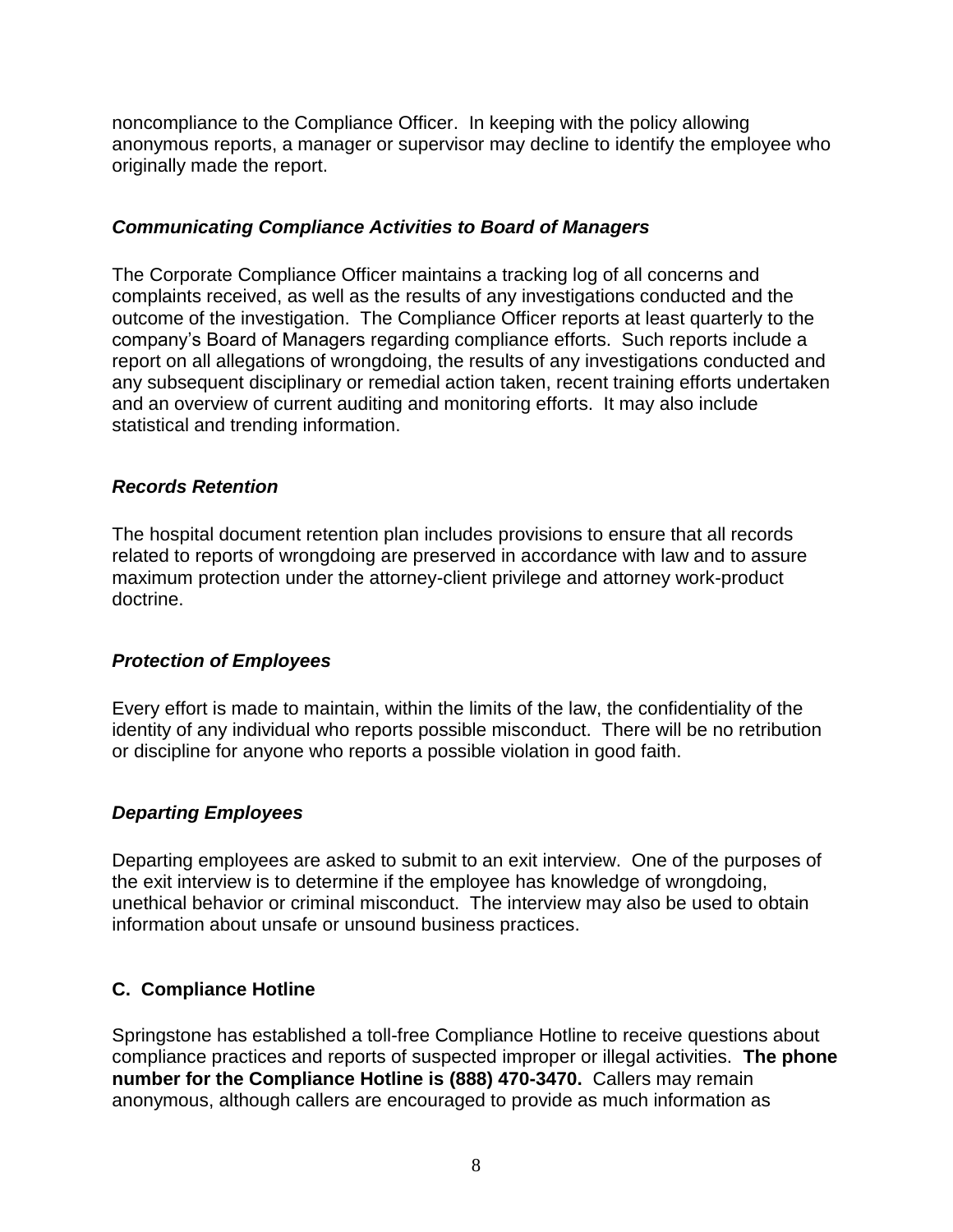possible so that reports can be properly investigated. No one who calls with either a question or a report of suspected misconduct will suffer any kind of retaliation or adverse action, as long as the call was made in good faith.

The people answering the calls on the Compliance Hotline are not employees of Springstone. The person answering the telephone will ask the caller if he or she wants to remain anonymous. If so, the call will be assigned a number. The number can be used to call back and obtain information about the status of the question or concern. The person taking the call will document the call and forward it to the Corporate Compliance Officer.

All questions and reports to the Compliance Hotline are kept confidential to the extent practicable. The Compliance Officer will disclose questions and reports on a "need to know" basis, except as required by law. Similarly, if a caller chooses to identify himself or herself, the Compliance Officer will keep the caller's identity confidential and disclose the caller's identity on to a "need to know" basis, except as required by law. In general, "need to know" means that disclosure will be made only to the extent necessary to allow for a full investigation of reports of suspected misconduct and for the implementation of any appropriate corrective actions or disciplinary sanctions.

## <span id="page-8-0"></span>*Responding to Detected Offenses*

The Corporate Compliance Officer will review all allegations of potential wrongdoing arising from hotline reports, informal communications or audits conducted by the hospital. An initial assessment is made to determine the need to involve legal counsel to advise or direct the process and to assess the need for legal privilege to protect the process. At the same time, an assessment is made to determine the appropriate resources required to conduct an investigation commensurate with the gravity of the allegation. The Compliance Officer conducts or oversees the initial investigation, along with legal counsel where it is warranted. Executive management is immediately notified if a serious allegation appears valid. Additional resources may be required to fully investigate a situation and outside resources may be utilized to conduct a full investigation. Records of an investigation contain:

- Documentation of the alleged violation
- A description of the investigative process
- Copies of interview notes and key documents
- A log of the witnesses interviewed and the documents reviewed
- The results of the investigation

If the investigation indicates that a violation has occurred, appropriate corrective action will be taken, including the following:

• Prompt restitution of any overpayments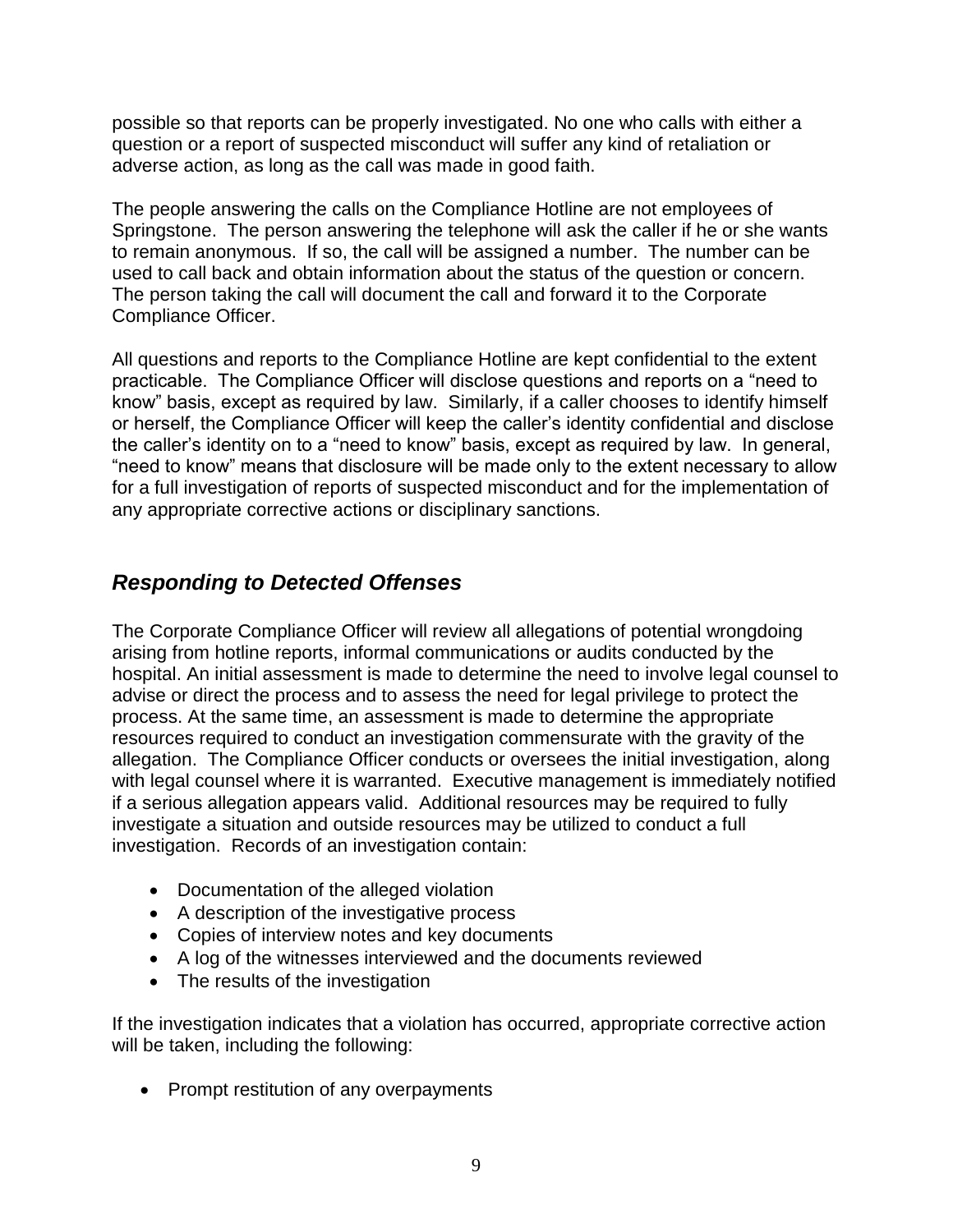- Notification to the appropriate government agency, where appropriate
- Review of current policies and procedures to determine if clarification is needed
- System modification
- Staff education
- Referral to criminal and /or civil law enforcement authorities
- Possible disciplinary action of involved employees, up to and including termination

## <span id="page-9-0"></span>*Education and Training*

Compliance training is provided on a regular basis to ensure that all employees are educated as to the purpose, contents and requirements of the Compliance Program. The training program consists of two components: general training and supplemental training. The Corporate Compliance Officer, working with the Compliance Committee and company personnel as appropriate, develops and continuously updates such training information.

General training covers the material contained in the Code of Conduct and the Compliance Program, as well as other applicable laws, policies and procedures. It reinforces the need for strict compliance with applicable statutes, regulations, policies and procedures and advises employees about disciplinary action that may result from failure to comply. General compliance training is provided to all new employees as a part of new employee orientation. The training is updated on an annual basis thereafter. All employees receive a minimum of one hour of compliance training annually.

Supplemental training covers those items that may present a heightened risk of noncompliance, particularly those directly affected by the statutes, regulations, policies, procedures and program guidelines for Medicare, Medicaid and all other federal healthcare programs. Likely areas for potential supplemental training include the following:

- Government and private payer reimbursement principles
- General prohibitions on paying or receiving remuneration to induce referrals
- Proper confirmation of diagnoses
- Submitting a claim for physician services when rendered by a non-physician (e.g., the "incident to" rules and the physician physical presence requirement)
- Signing a form for a physician without the physician's authorization
- Alterations to medical records
- Prescribing medications and procedures without proper authorization
- Proper documentation of services rendered
- Duty to report misconduct
- Patient confidentiality
- Other areas identified by this Plan or by the Compliance Committee as representing high risk areas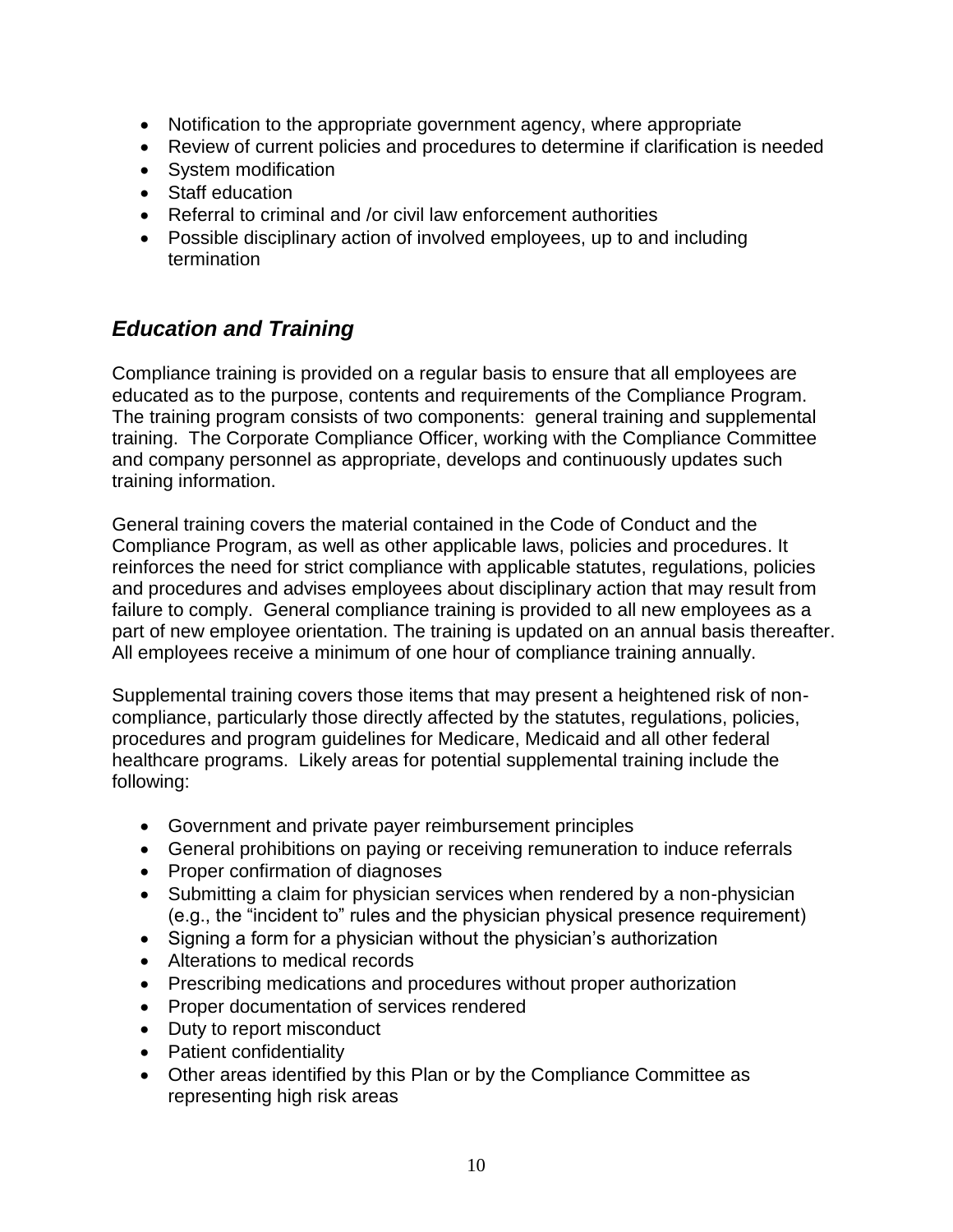Attendance and participation in training is a condition of continued employment. Upon completing Compliance Program training, each employee is required to sign a written acknowledgement confirming his or her pledge to adhere to the Compliance Program and that the individual understands that failure to comply with the Compliance Program will result in disciplinary action, up to and including, termination of employment.

## <span id="page-10-0"></span>*Auditing and Monitoring Compliance Efforts*

Springstone actively uses monitoring and auditing functions to assess the effectiveness of its Compliance Program. The types of audits and areas to be audited are determined each year by the Compliance Committee. Audits are conducted by using outside resources such as counsel, auditors or other healthcare experts or through internal personnel or through an internal audit function. Audits may include the review of a statistically valid random sample of cases, staff interviews, and trend analysis studies. The results of such audits are presented to the Compliance Committee, which assesses the results and recommends any necessary corrective measures. Such corrective measures may include additional auditing, monitoring, new policies, additional training and education. Monitoring efforts are also used to ensure compliance with laws governing:

- kickback arrangements
- the physician self-referral prohibition
- coding
- claims development and submission
- reimbursement
- cost reporting
- marketing practices

While the Compliance Officer and Compliance Committee periodically assess the company's risk areas to determine which areas may warrant a compliance audit, certain areas by their nature present significant hospital risk potential. Accordingly, coding and billing audits are conducted at least annually and more frequently where warranted. Similarly, a review of the hospital's marketing practices and payments to physicians is conducted at least annually.

<span id="page-10-1"></span>At least annually, a review is performed to assess whether the Compliance Program's elements have been satisfied, e.g., whether there has been appropriate dissemination of the program's standards, training, ongoing education programs and disciplinary actions.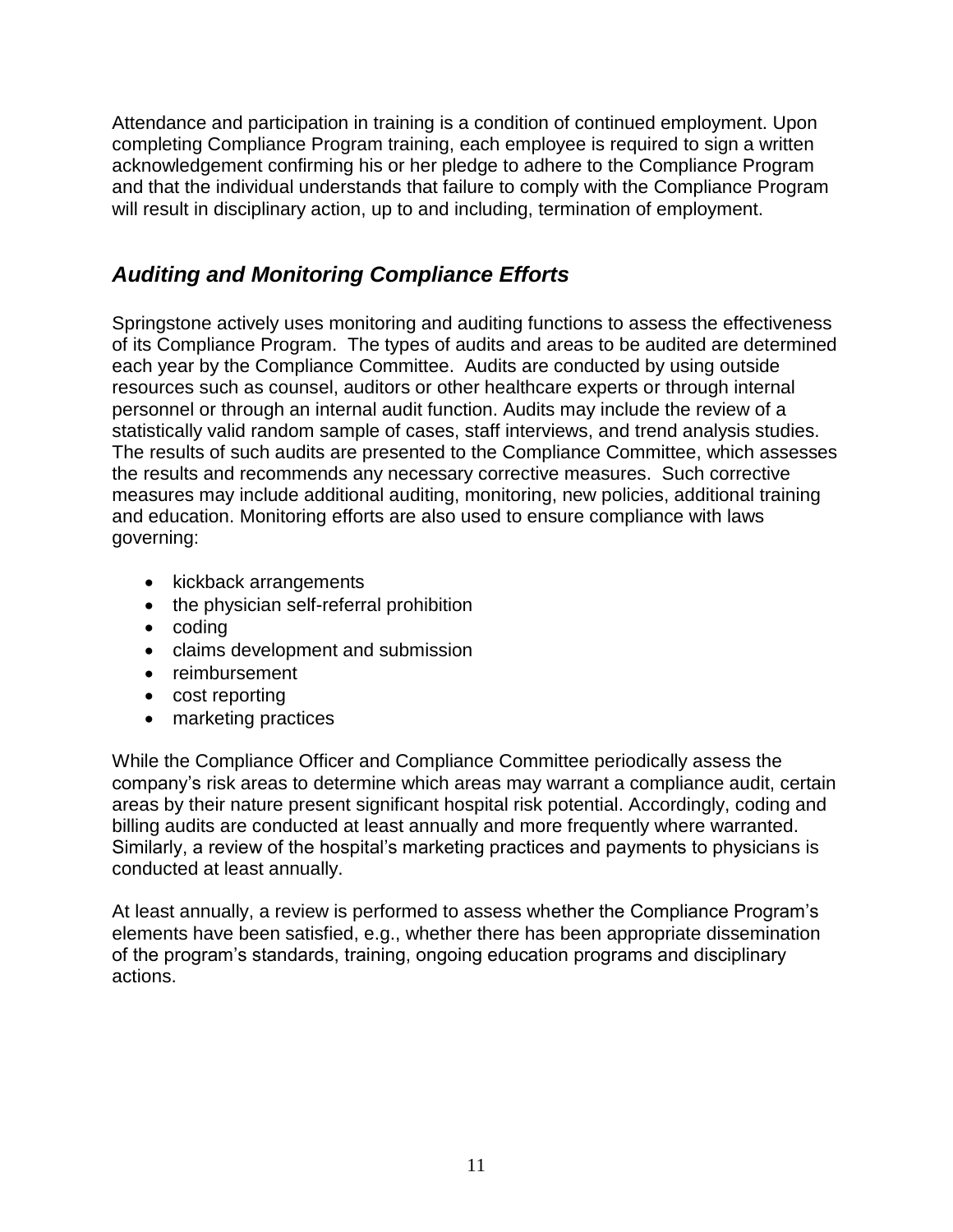### *Enforcement and Discipline*

Any employee who violates the Compliance Program or healthcare laws, regulations, or program requirements is subject to disciplinary measures, up to and including termination. Such measures will be consistent with Springstone's progressive discipline policies.

Physicians with privileges who violate the Compliance Program or healthcare laws, regulations, or program requirements are subject to discipline, up to and including the loss of privileges. Such measures will be consistent with the medical staff by-laws.

If an agent or contractor violates the Compliance Program or healthcare laws, regulations, or program requirements, the company will take appropriate measures such as terminating the contract, requiring repayment or requiring additional training and education.

Springstone has established a process to ensure that it does not knowingly hire, employ, or contract with any individual or entity whom the company knows or should have known, after reasonable inquiry, (a) has been convicted of a criminal offense related to healthcare (unless the individual or entity has been reinstated to participation in Medicare after being excluded because of the conviction), or (b) is currently listed by a federal agency as excluded, suspended or otherwise ineligible for participation in federal or federally funded programs such as Medicare and Medicaid.

## <span id="page-11-0"></span>*Identification of Risks; Standards and Policies*

<span id="page-11-1"></span>The Corporate Compliance Officer and Compliance Committee assess the company's risk priorities at least annually. The areas identified below represent a starting point for this effort. These are areas that have been identified by the OIG as high risk areas to assist hospitals in focusing their compliance efforts. It also serves as a starting point for the hospital's educational efforts. This is not an exclusive list of the hospitals risk areas and others will be identified over time. Detailed standard and policies for complying with the healthcare laws and regulations implicated by these risk areas are contained in the hospital's clinical policies and procedures and are periodically reviewed to ensure that they fully address the risks presented by these areas. Further, such policies are periodically assessed to ensure consistency with the policy recommendations set forth in the OIG 1998 Model Compliance Program Guidance for Hospitals and the OIG 2005 Supplemental Compliance Program Guidance for Hospitals which can be found at http://oig.hhs.gov.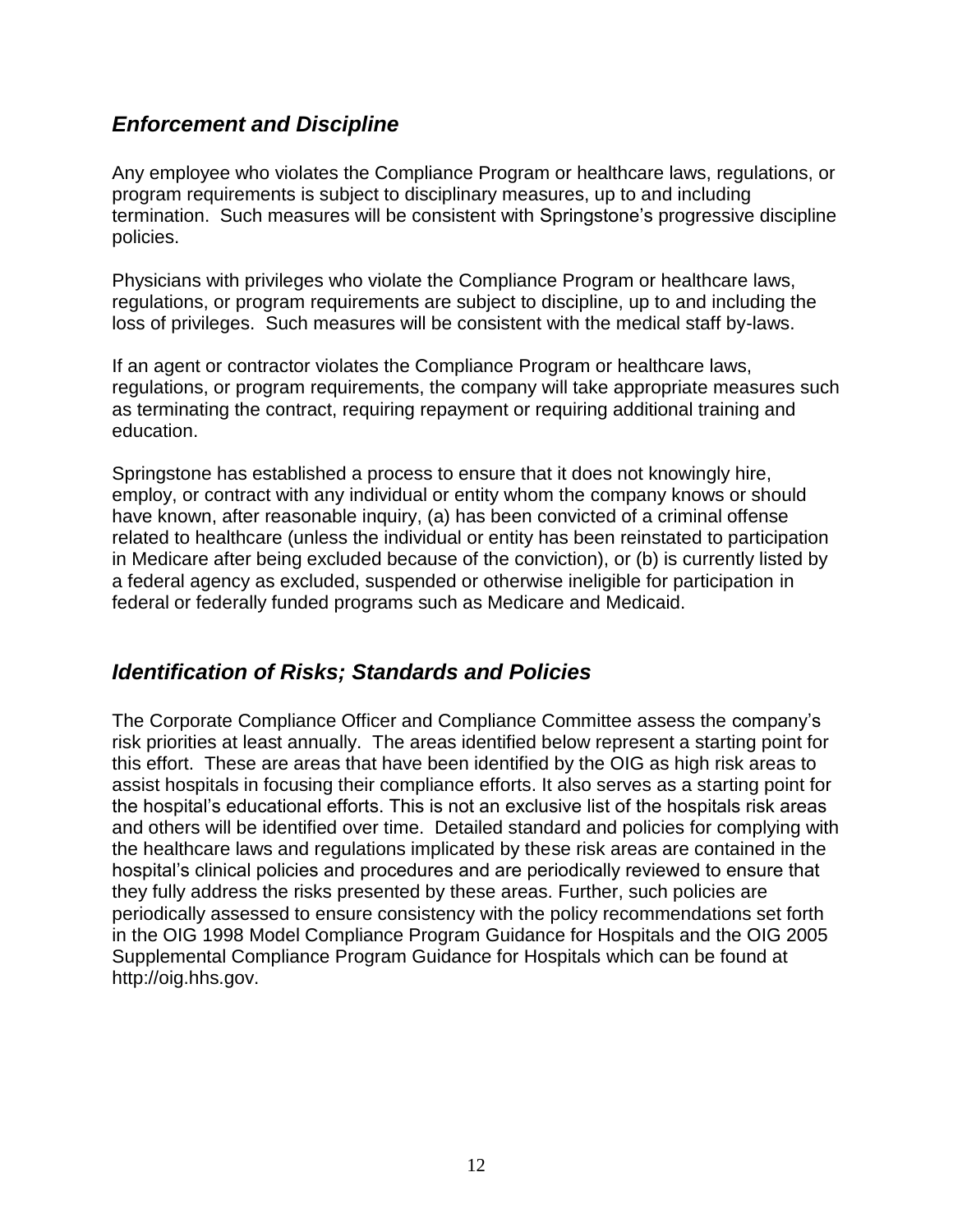#### **A. Billing and Coding Risks**

*Billing for items or services not actually rendered*. Submitting a claim that represents that the company performed a service, all or part of which was not performed.

*Providing medically unnecessary services.* Intentionally seeking reimbursement for a service that is not warranted by a patient's current and documented medical condition.

*Upcoding***.** Using a billing code that provides a higher payment rate than the billing code that actually reflects the service furnished to the patient.

*DRG creep.* Using a Diagnosis Related Group (DRG) code that provides a higher payment rate than the DRG code that accurately reflects the service furnished to the patient.

**Duplicate billing.** Submitting more than one claim for the same service or submitting a claim to more than one primary payor at the same time.

*False cost reports.* Submitting unallowable costs due the failure to provide proper controls over costs included in a hospital's Medicare cost report; shifting certain costs to areas that are below their reimbursement cap; shifting non-Medicare related costs to Medicare cost centers.

*Unbundling.* Submitting bills piecemeal or in fragmented fashion to maximize the reimbursement for various tests or procedures that are required to be billed together and therefore at a reduced cost.

*Credit balances.* Failing to refund credit balances.

*Admission and Discharge Issues.* Failing to follow the "same–day" rule; same-day discharge and readmission issues such premature discharges, medically unnecessary readmissions or incorrect discharge coding.

*Supplemental Payment Considerations.* Improperly reporting the costs of "passthrough" items; abuse of DRG outlier payments.

<span id="page-12-0"></span>**Use of Information Technology.** Failing to fully understand the impact of computer systems and software that affect coding, billing or the generation or transmission of information related to the federal healthcare programs or their beneficiaries.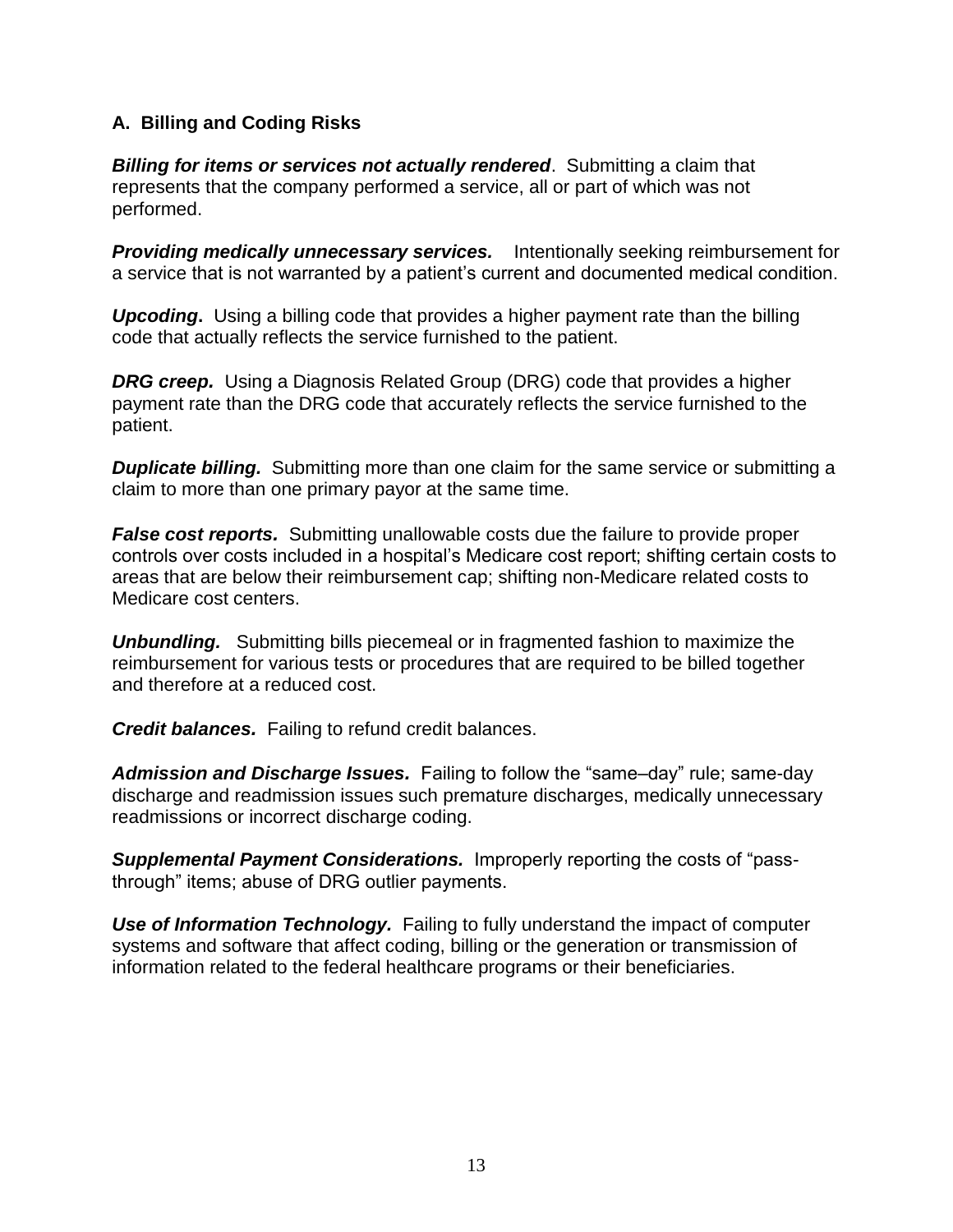#### **B. Risks Arising from the Referral Statutes: The Physician Self-Referral Law (the "Stark" Law) and the Federal Anti-Kickback Statute.**

*The Stark Law.*The Stark law prohibits hospitals from submitting-and Medicare from paying-any claim for a "designated health service" (DHS) if the referral of the DHS comes from a physician with whom the hospital has a prohibited financial relationship. A financial relationship can be almost any kind of direct or indirect ownership or investment relationship or direct or indirect compensation arrangement, whether in cash or in-kind, between a referring physician (or immediate family member) and a hospital.

Any financial relationship between a hospital and a physician who refers to the hospital must fit into an exception or the statute has been violated. As a rule, there are no exceptions for inadvertence or error. Accordingly, Springstone has adopted, at a minimum, specific policies to address the following aspects of physician relationships:

- frequent and thorough review of all contracts and leases with physicians to ensure that all conditions supporting the exceptions are fully satisfied
- appropriate processes for making and documenting reasonable, consistent and objective determinations of fair market value
- monitoring the total value of monetary and non-monetary compensation provided annually to each referring physician,
- tracking the provision and value of medical staff incidental benefits

Compliance with a Stark law exception does not immunize an arrangement under the anti-kickback statute. Rather the Stark law sets a minimum standard for arrangements between physicians and hospitals. Even if a hospital-physician relationship qualifies for a Stark law exception, it is still reviewed for compliance with the anti-kickback statute.

*The Federal Anti-Kickback Statute.* The anti-kickback statute is a criminal prohibition against payments (in any form, whether the payments are direct or indirect) made purposefully to induce or reward the referral or generation of federal healthcare program business. The statute extends equally to the solicitation or acceptance of remuneration for referrals or the generation of other business payable by a federal healthcare program. Although liability under the anti-kickback statute ultimately turns on a party's intent, neither a legitimate business purpose for the arrangement nor a fair market value payment, will legitimize a payment if there is also an illegal purpose (i.e., an intent or desire to induce federal healthcare program business.).

Relationships with physicians may represent a significant referral sources for a hospital and accordingly all relationships with physicians are carefully reviewed as described above. In addition a hospital may receive referrals from other healthcare professionals such as physician assistants and nurse practitioners, and from other providers and suppliers such as, mental health clinics, nursing facilities and other hospitals. Each of these relationships is evaluated to ensure that the anti-kickback statute is not violated.

Certain arrangements or practices that may present a significant potential for abuse are identified below and an initial framework for assessing the risk associated with those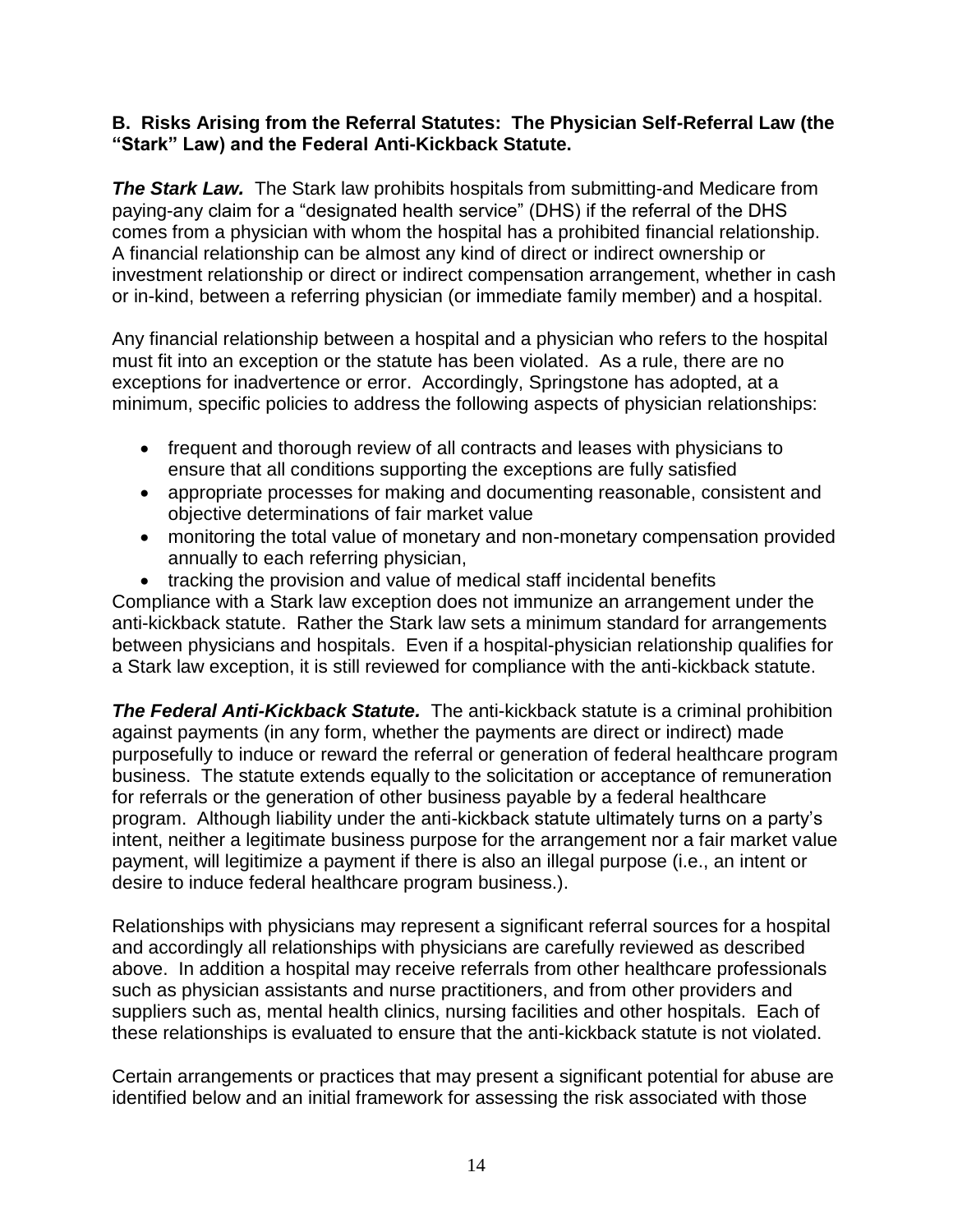practices are described below. Further tools for analysis are available in the OIG 2005 Supplemental Compliance Program Guidance and in relevant Special Fraud Alerts available at http://oig.hhs.gov/fraud.html.

*Joint Ventures.* Any joint venture with an entity in a position to refer or generate federal healthcare program business presents the potential that remuneration from such a venture might be a disguised payment for past or future referrals to the venture. Accordingly, the company considers the following factors in evaluating such ventures.

- How the joint venture participants are selected and retained
- The manner in which the joint venture is structured
- The manner in which the investments are financed and profits are distributed

Whenever possible, joint ventures are structured to satisfy one of the safe harbors for investments interests.

*Compensation Arrangements with Physicians*. Typical compensation arrangements with physicians include medical director agreements, employment agreements, personal or management services agreements, space or equipment leases or agreements for the provision of billing, nursing or other staff services. All remuneration flowing between hospitals and physicians is at fair market value for actual and necessary items furnished or services rendered based upon an arm's length transaction and does not take into account the value or volume of any past or future referrals or other business generated between the parties. A starting point for evaluating these arrangements is a consideration of the following factors:

- The items and services obtained from the physician are legitimate, commercially reasonable and necessary to achieve a legitimate business purpose of the hospital.
- The compensation represents fair market value in an arm's-length transaction.
- The services could not be obtained from a non-referral source at a cheaper rate or under more favorable terms.
- The determination of fair market value is based upon a reasonable methodology that is uniformly applied and properly documented in writing.
- Safeguards are in place to ensure that physicians do not use hospital space, equipment or personnel to conduct their private practice.

Whenever possible, Springstone structures physician compensation arrangements to satisfy one of the anti-kickback safe harbors.

*Relationships with other Healthcare Entities*. When furnishing inpatient, outpatient and related services, a hospital may direct or influence referrals for items and services reimbursable by federal healthcare programs. For example a hospital may refer patients to, or order times or services from, home health agencies, skilled nursing facilities, durable medical equipment companies, laboratories, pharmaceutical companies, and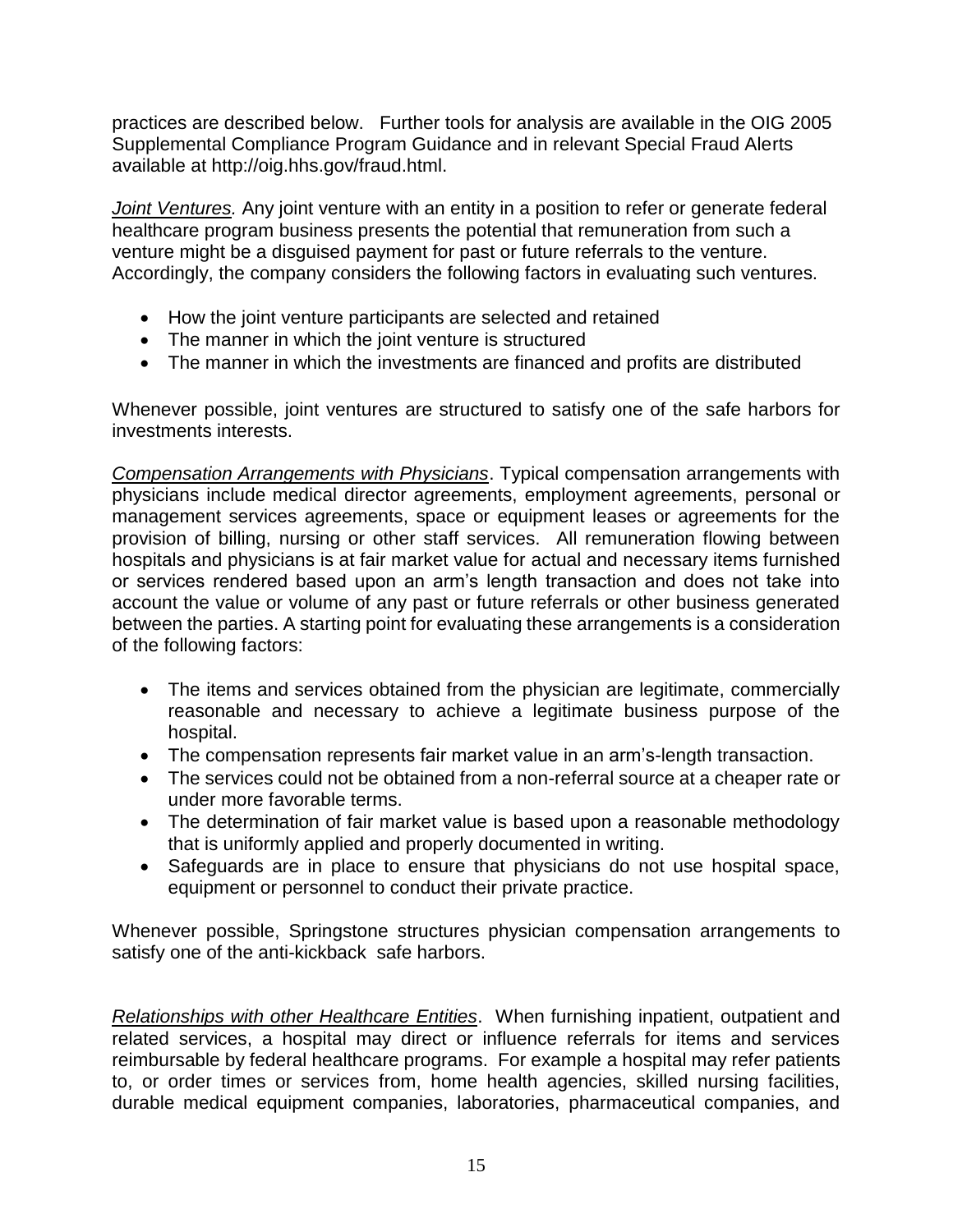other hospitals. When a hospital is the referral source for other providers or suppliers, payments or remuneration from such other providers or suppliers is carefully reviewed to ensure compliance with the anti-kickback statute.

*Physician Recruitment Arrangements*. Incentives provided to recruit a physician or other healthcare professional to join a hospital's medical staff pose substantial fraud and abuse risks. All physician recruitment arrangements are reviewed in advance, with particular emphasis on the following issues:

- The size and value of the recruitment benefit
- The duration of payout of the recruitment benefit
- The physician's current practice—size and location
- The hospital and community need for the recruitments

*Discounts.* All discounts are properly disclosed and accurately reflected on hospital cost reports. There are no links or connections, explicit or implicit, between discounts offered or solicited for that business and a hospital's referral of business billable by the seller directly or Medicare or another federal healthcare program. Hospital personnel understand the discount safe harbor requirements.

*Medical Staff Credentialing*. Certain medical staff credentialing practices may implicate the anti-kickback statute such as conditioning privileges on a particular number of referrals or requiring the performance of a particular number of procedures, beyond volumes necessary to ensure clinical proficiency. Credentialing practices are reviewed periodically for compliance with these concerns.

*Malpractice Insurance Subsidies*. Any subsidy of a physician's malpractice insurance raises the issue of whether the payments are being used to influence referrals. All malpractice insurance subsidy arrangements are reviewed closely to ensure that there is no improper inducement to referral sources.

#### <span id="page-15-0"></span>**C. Substandard Care**

The OIG may exclude an entity from participating in federal healthcare programs if the entity provides items or services that fail to meet professionally recognized standards of healthcare. To achieve quality related goals thecompany continually measures its performance against comprehensive standards. Springstone has developed its own quality of care protocols and has implemented mechanisms for evaluating compliance with those protocols. In addition the company takes an active part in monitoring the quality of medical services provided at its facilities by appropriately overseeing the credentialing and peer review of the medical staff.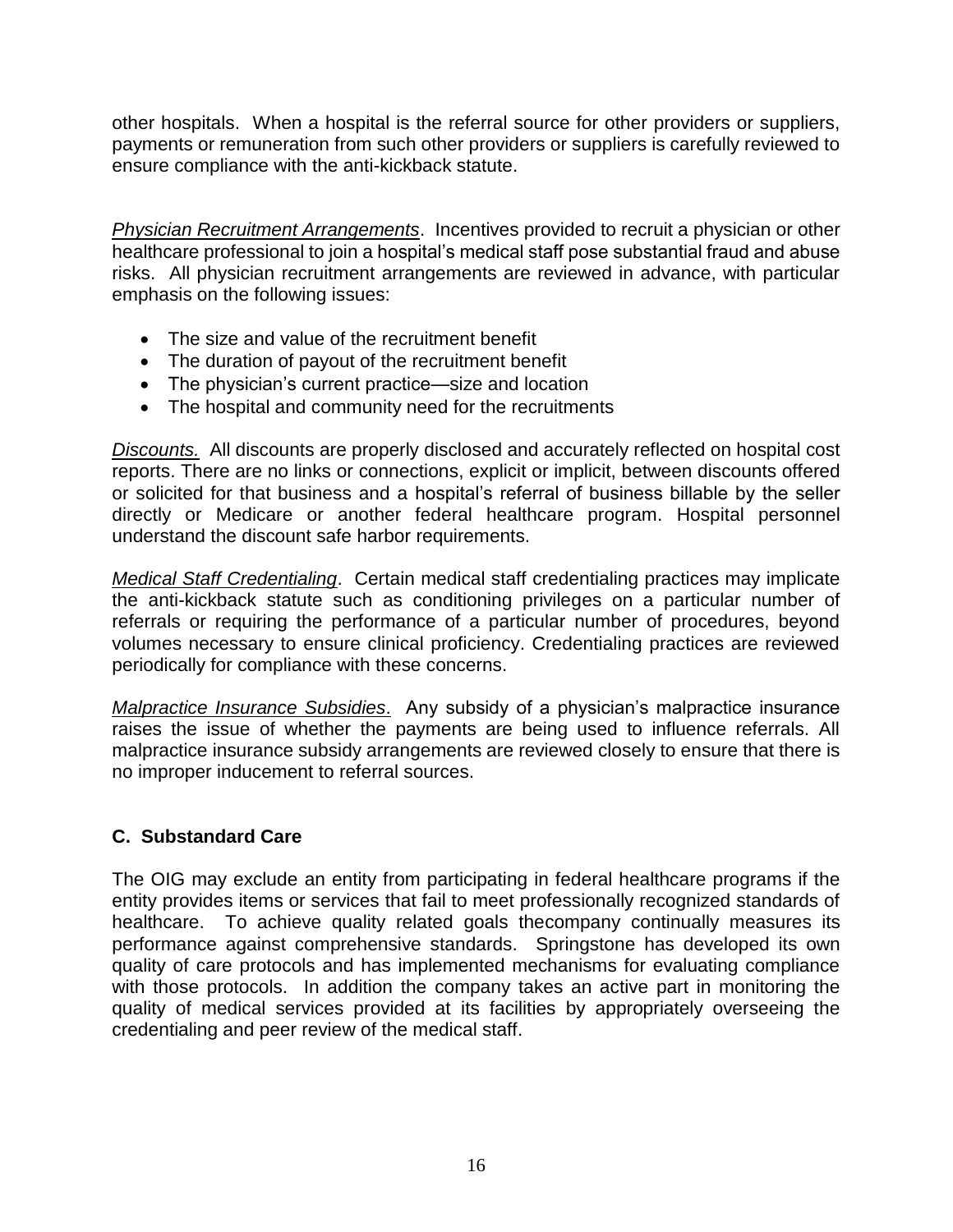#### <span id="page-16-0"></span>**D. Relationships with Federal Healthcare Beneficiaries**

Hospitals are prohibited from offering remuneration to a Medicare or Medicaid beneficiary that the hospital knows or should know is likely to influence the beneficiary to order or receive items or services from a particular provider. The definition of "remuneration" expressly includes the offer or transfer of terms or services for free or other than fair market value, including the waiver of all or part of a Medicare or Medicaid cost-sharing amount. Specific items of concern include the following:

*Gifts.* Springstone prohibits offers of gifts or gratuities to beneficiaries if the remuneration is something that is likely to influence a beneficiary's selection of a particular provider. The restriction does not apply to items or services valued at less than \$15 per item and \$75 per patient in the aggregate on an annual basis. The company has educated its employees to ensure their understanding of these restrictions.

*Cost Sharing Waivers*. In general, a hospital is obligated to collect cost-sharing amounts owed by federal health care program beneficiaries. Waving owed amounts may constitute prohibited remuneration to beneficiaries. Certain waivers of Part A inpatient cost-sharing amounts may be protected by structuring them to fit in the safe harbor for waivers of beneficiary inpatient coinsurance and deductible amounts, e.g., waived amounts may not be claimed as bad debt, the waivers must be offered uniformly across the board, and waivers may not be made as part of any agreement with a third part payer (other than a Medicare SELECT plan.) The rules for this safe harbor are understood by employees with billing responsibility. In addition, a hospital may waive cost-sharing amounts on the basis of a beneficiary's financial need under certain circumstances. These circumstances are understood by billing personnel and each hospital uses a reasonable set of financial need guidelines that are based on objective criteria and appropriate for the hospital's location.

*Free Transportation.* While a hospital is prohibited from offering free transportation to Medicare or Medicaid beneficiaries to influence their selection of a particular provider, the hospital can offer free local transportation under certain circumstances. Prior to undertaking such transportation efforts, each hospital will have processes in place to ensure that all statutory and regulatory requirements relating to free transportation are met.

#### <span id="page-16-1"></span>**E. HIPAA Privacy and Security Rules**

Springstone is subject to detailed rules that govern the use and disclosure of individuals' health information and standards for individuals' privacy rights to understand and control how their health information is used. These rules can be found at [http://www.hhs.gov/ocr/hipaa.](http://www.hhs.gov/ocr/hipaa) Penalties for failing to comply with these rules are significant. The company has developed privacy procedures to ensure compliance with the Health Insurance Portability and Accountability Act (HIPAA) and HITECH rule and